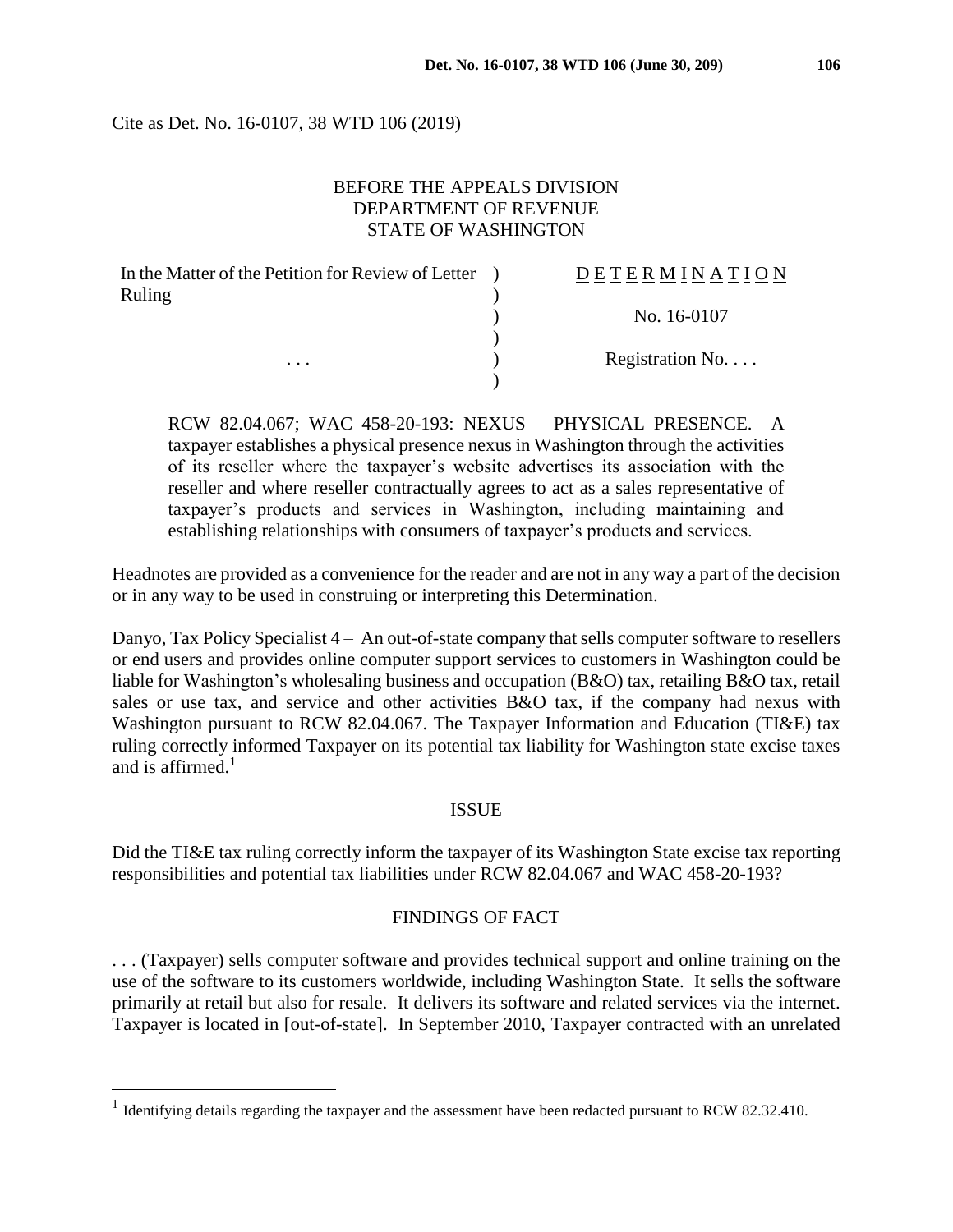company located in Washington as an Authorized Reseller to promote and resell Taxpayer's software and services.

The Department of Revenue (Department) discovered Taxpayer, an unregistered out-of-state business, was selling and delivering its computer software to Washington consumers via the internet. On February 12, 2014, the Department sent Taxpayer a Washington Business Activities Questionnaire. Taxpayer completed the questionnaire. On March 13, 2014, the Department's Compliance Division (Compliance) sent Taxpayer a letter informing Taxpayer that, based on its responses on the questionnaire, it "appeared" that Taxpayer was required to be registered in Washington. Further, that the letter was "official notice of commencement of an audit" of Taxpayer's business activities in Washington for determining its excise tax liability, including sales and use tax. The letter informed Taxpayer that it was taxable because it had representatives marketing its products in this state, an activity that created nexus; it delivered its products in this state; and that nexus with delivery provides a taxable transaction.

The letter requested gross annual sales data separated by Washington tax classifications, a copy of any "agreements with Washington resellers, affiliates, technology vendors, and service providers enrolled in Taxpayer's Partner Programs at any point from 2007 to current" and a statement of how the company generates revenue. Thereafter, between April 3, 2014, and April 29, 2014, Taxpayer and the revenue agent had several discussions by telephone and email regarding Taxpayer's activities and the Department's audit.<sup>2</sup>

Taxpayer advised Compliance that it had contracted with a company located in [Washington], . . . (Reseller) to resell and market its products, but the association yielded no sales. The contract was signed in September 2010 by the principals of the two companies and unilaterally terminated by Taxpayer in April 2014. On April 16, 2014, Taxpayer informed Compliance via email that it appeared the Reseller was still operating a business in Washington, but it had no contact with the company and, as a result, was terminating the contract, effective April 19, 2014. Other than this contract, Taxpayer states it had no physical contact with Washington, had no employees or other representatives in this state, made no visits into Washington, and sold directly to its Washington customers from outside the state. Taxpayer explained it does not charge its resellers<sup>3</sup> a fee, they are free to sell Taxpayer's products or not, and Taxpayer does not direct any marketing efforts or instruct the resellers on how to sell Taxpayer's products.

Compliance deemed that Taxpayer had established nexus with the state of Washington by entering into a nonexclusive value added contract with the Reseller to market and resell its products, regardless that no sales were generated. On April 30, 2014, Compliance informed Taxpayer that:

[B]ased on our conversations and the information available at this time, your software sales to Washington customers would be subject to Retailing Business and Occupation (B&O) tax as well as Retail Sales Tax and your training activities would be subject to Service and Other Activities B&O tax.

<sup>&</sup>lt;sup>2</sup> On April 30, 2016, an email from Compliance to Taxpayer listed the dates of these communications.

<sup>3</sup> Taxpayer states it had five resellers (not including the Reseller in Washington) who provide basic support for its software. It features these five on its website. Only one of these five is located in the United States.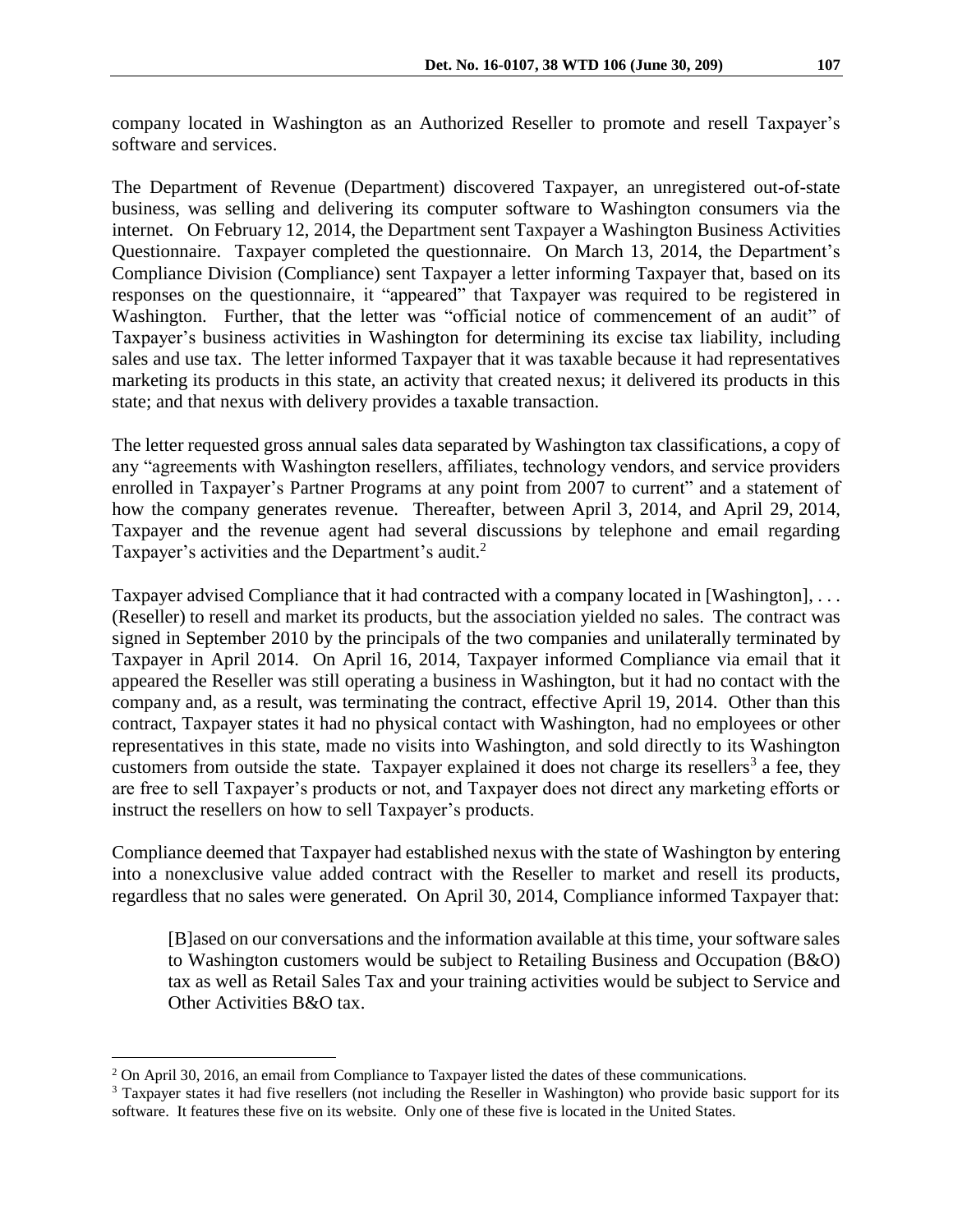Compliance did not include any reference to wholesaling B&O tax. Compliance again requested that Taxpayer provide gross sales numbers for tax years 2010 through Quarter 1 2014, and a narrative description of the business' operations. According to Taxpayer:

We were asked to provide gross sales revenue reports; copies of any agreements with Washington resellers, affiliates, technology vendors and service providers; and a written statement as to how our company generates revenue. This was provided … as requested, through an email dated 4/03/2014.

Taxpayer provided a copy of the contract.

On December 9, 2014, the Department issued a letter informing Taxpayer that it had been registered. Taxpayer was advised that it needed to report monthly, effective January 1, 2015.

On January 7, 2015, Taxpayer wrote the TI&E section of Taxpayer Services Division, requesting a ruling regarding its tax status. Taxpayer wrote in pertinent part:

Our company generates revenue through computer software sales and support of [Taxpayer's] software .... We also offer Support Contracts for ... (our free and opensource software), Training [for this software] for individuals seeking proof of their . . . competencies. We also have a . . . Conference once per year that produces very little revenue.

We are writing to request a ruling as to the taxable status of our business  $\dots$  which is located [out-of-state]. On March 13, 2014, we received a letter from [the Department] stating that we were subject to an "audit of our business activities in Washington for excise taxes, including sales and use taxes." The letter also stated that we were taxable due to having "representatives marketing our product to customers in Washington" and that since our product was delivered via the internet, this created Nexus.

We do not own or rent any property located in Washington, nor do we employ any persons that reside in or travel to Washington for any business purposes. We do not have more than \$250,000 in revenue from Washington. [The revenue agent] determined that we met substantial Nexus status due to the fact that we had a reseller of our product that is located in Washington. . . .

Taxpayer explained its relationship with the Reseller as follows:

[W]e have never had any sales generated by this particular reseller. In fact we had cancelled their reseller status with us as of 4/19/2014 due to lack of sales. During our relationship with [Reseller], we did not directly employ or compensate anyone from their company. We did not travel to Washington to meet with them or incentivize them to promote our products. They are simply a customer, whom in theory, would resell our products directly to the end users. Our end users have the option to purchase directly from us, but sometimes choose to work with a reseller due to an existing relationship.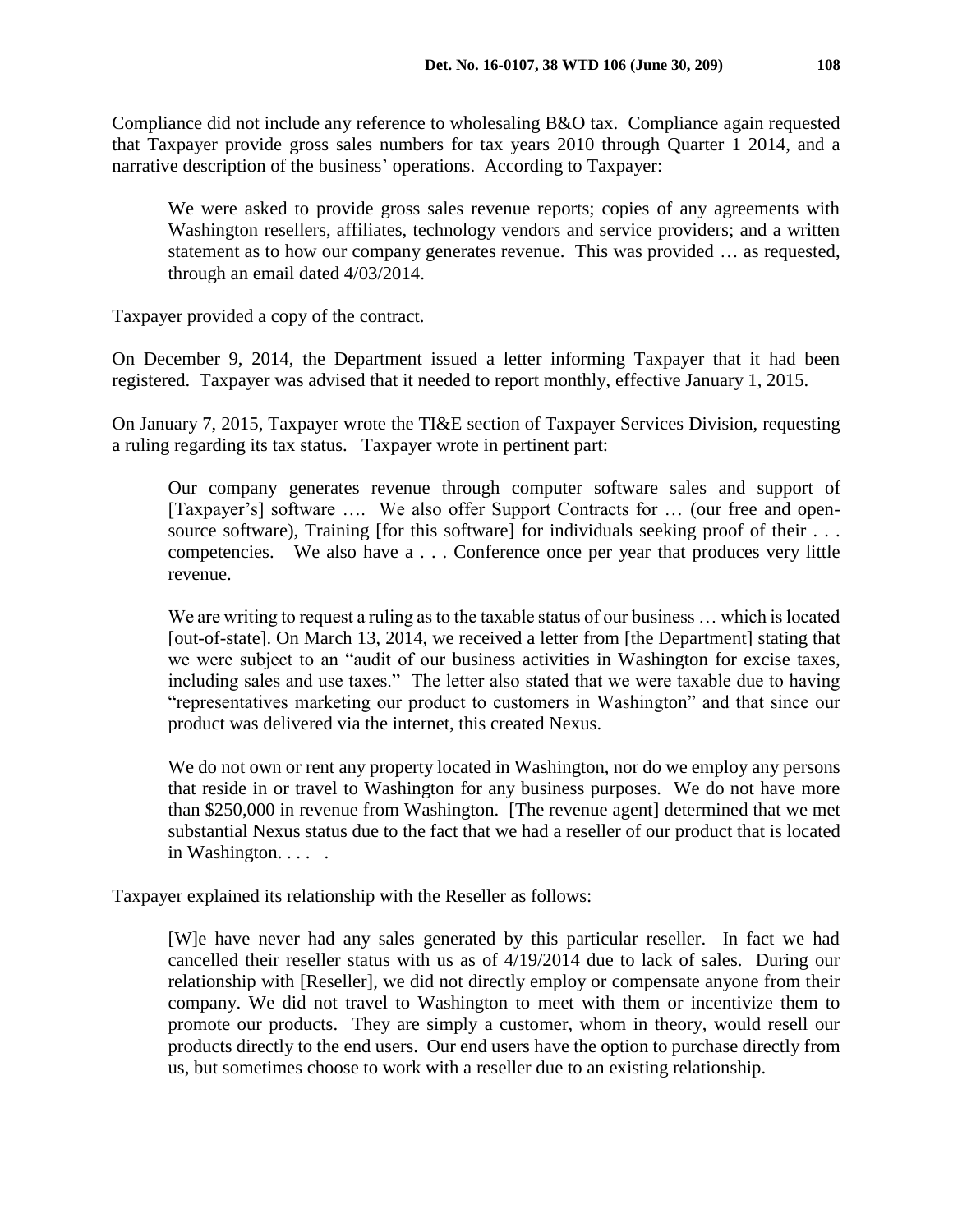On February 2, 2015, TI&E issued the tax ruling. The ruling confirmed Taxpayer's information as follows:

You represent here that your company generates revenue through sales of computer software and support, support contracts for your free and open-source software, and training to individuals seeking proof of competencies in using your software. In addition, you have an annual conference that produces some revenue.

The ruling noted that . . . Compliance had determined that Taxpayer had physical presence nexus under RCW 82.04.067(6) and that Taxpayer's

[s]ales of prewritten software are taxed as a retail sale when sold to consumers in Washington, and as a wholesale sale when sold to resellers that provide a valid reseller permit. Sales of software support contracts are generally taxed in the same manner when the contract includes updates, upgrades, patches, keys, etc. related to prewritten computer software.

The ruling concluded that Taxpayer's "sales of computer software and support contracts are subject to sales tax when sold to consumers in Washington. The income from sales to consumers is subject to retailing B&O tax."

With respect to the income generated from providing "live interactive instruction type training to customers in Washington," the ruling informed Taxpayer that the income from these types of activities:

[is] not subject to sales tax, and instead [is] taxed under an "apportionable B&O tax classification (the Service and other activities classification)." Also, income from optional software support contracts that involve mere help desk services [is] generally taxed in the same manner. In this case for this type of income we look to the economic nexus thresholds to determine whether the income would be taxed in Washington. You represent here that your company has not established economic nexus in Washington. In this case, your income from providing live interactive instructions, and software support contracts to customers in Washington would not be subject to Washington's tax.

(Emphasis ours.) Thus, based on Taxpayer's representation that it did not meet the economic nexus thresholds, the ruling informed Taxpayer it would not be liable for Washington's service B&O tax on the income generated from the activities that would be classified under the service B&O tax classification. The ruling also noted that in Washington, Taxpayer would have a "trailing nexus" liability (up to four years after the nexus creating activity ceased for retail sales tax and up to two years for retailing and wholesaling  $4$  B&O tax).

<sup>4</sup> RCW 82.04.220 – Business and Occupation Tax: "(2) A person who has a substantial nexus with this state in any tax year under the provisions of RCW 82.04.067 will be deemed to have a substantial nexus with this state for the following tax year." As of September 1, 2015, nexus for wholesaling B&O tax is no longer determined by establishing physical [presence]. However, physical [presence] nexus established before the effective date may continue under trailing nexus for the remainder of the year and the following year. See, WAC 458-20-193.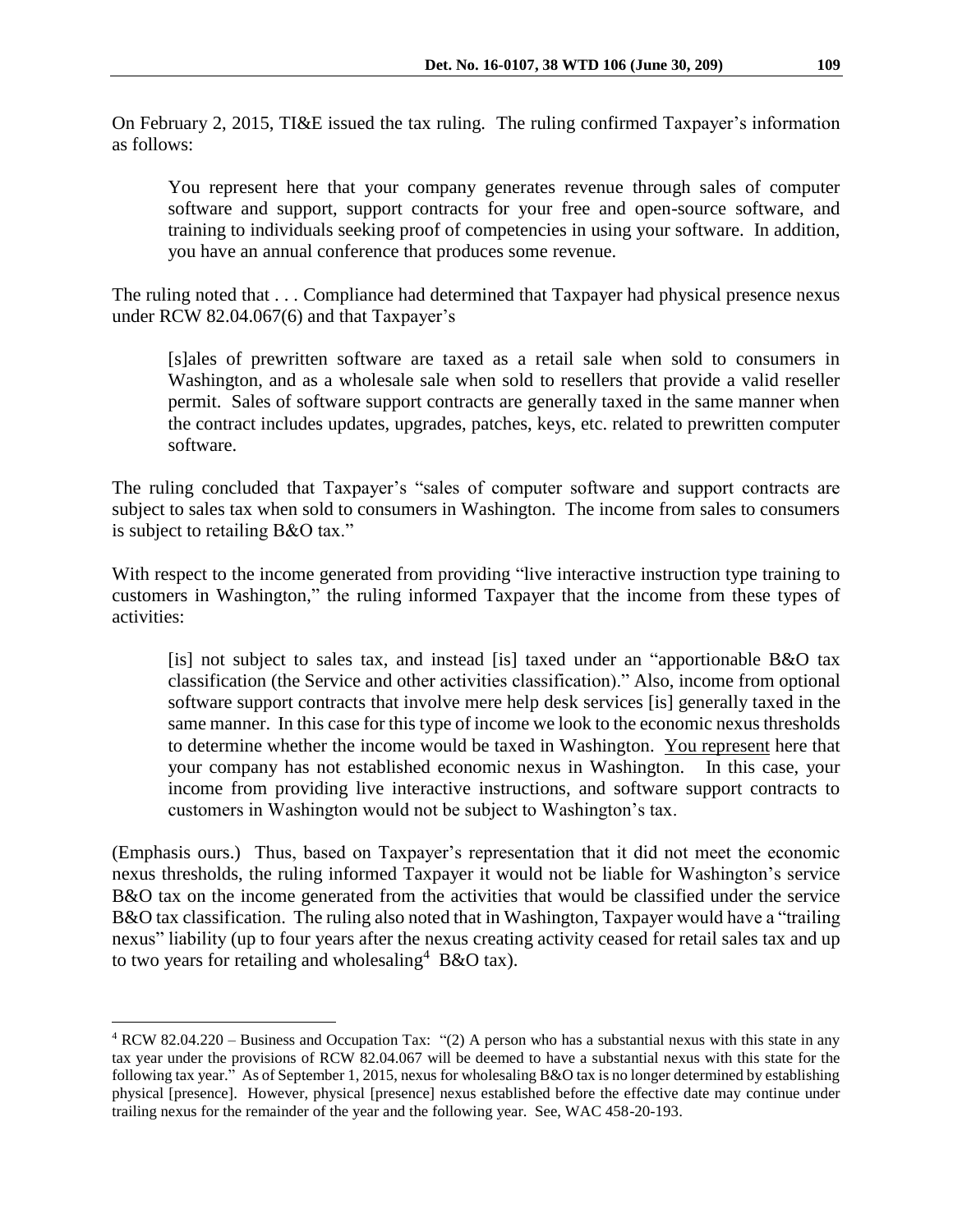Having provided Taxpayer with information regarding its potential tax liability in the state of Washington, TI&E advised Taxpayer to continue to work with Compliance directly regarding the specific status of its account. On February 26, 2015, Compliance informed Taxpayer that:

"[T]he department has yet to firmly conclude that the agreement between [Taxpayer] and it's [sic] Washington reseller establishes Nexus in Washington. … Regarding the ruling Emailed to you on February 2, 2015, I have … spoken with its author. She has confirmed that it pertained to proper reporting instructions and information on trailing nexus.

Taxpayer appealed the tax ruling. The petition substantially repeated the arguments contained in the request for a ruling on its tax liability status. Our review is limited to addressing the TI&E response based on Compliance's preliminary determination that Taxpayer had physical nexus with Washington, pending further review of Taxpayer's records.<sup>5</sup>

## ANALYSIS

Washington imposes a B&O tax on "every person that has a substantial nexus" with Washington "for the act or privilege of engaging in business" in this state. RCW 82.04.220(1). The B&O tax is "extensive and is intended to impose . . . tax upon virtually all business activities carried on in the State." *Analytical Methods, Inc. v. Dep't of Revenue*, 84 Wn. App. 236, 241, 928 P.2d 1123 (1996) (quoting *Palmer v. Dep't of Revenue*, 82 Wn. App. 367, 371, 917 P.2d 1120 (1996)). "Business" is defined broadly to include "all activities engaged in with the object of gain, benefit, or advantage to the taxpayer or to another person or class, directly or indirectly." RCW 82.04.140. The tax is measured by applying particular rates against the value of products, gross proceeds of sale, or gross income of the business as the case may be. RCW 82.04.220.

RCW 82.04.290(2) asserts a B&O tax upon the gross income of every person engaging within this state in any business activity other than or in addition to an activity taxed explicitly under another section in this chapter . . . . RCW 82.04.270 imposes the B&O tax on the gross proceeds of sales on entities making sales at wholesale. RCW 82.04.250 imposes the retail B&O tax on entities making sales at retail. Persons making sales at retail must collect and remit retail sales tax. RCW 82.08.020; RCW 82.08.050. A sale at retail and retail sale is defined [to include] the sale of tangible personal property [to consumers]. RCW  $82.04.050(1)(a)$ . The sale of prewritten computer software is specifically included in the definition of "sale at retail" and "retail sale."<sup>6</sup> RCW 82.04.050 provides:

(6)(a) The term also includes the sale of prewritten computer software to a consumer, regardless of the method of delivery to the end user. For purposes of this subsection  $(6)(a)$ , the sale of prewritten computer software includes the sale of or charge made for a key or an enabling or activation code, where the key or code is required to activate prewritten computer software and put the software into use. There is no separate sale of the key or

<sup>&</sup>lt;sup>5</sup> Compliance has not completed its review nor issued an assessment, pending the issuance of this decision.

<sup>6</sup> . . . RCW 82.08.010(7) provides [a definition of "tangible personal property":] "For the purposes of the taxes imposed under this chapter and under chapter 82.12 RCW, 'tangible personal property' means personal property that can be seen, weighed, measured, felt, or touched, or that is in any other manner perceptible to the senses. Tangible personal property includes electricity, water, gas, steam, and prewritten computer software."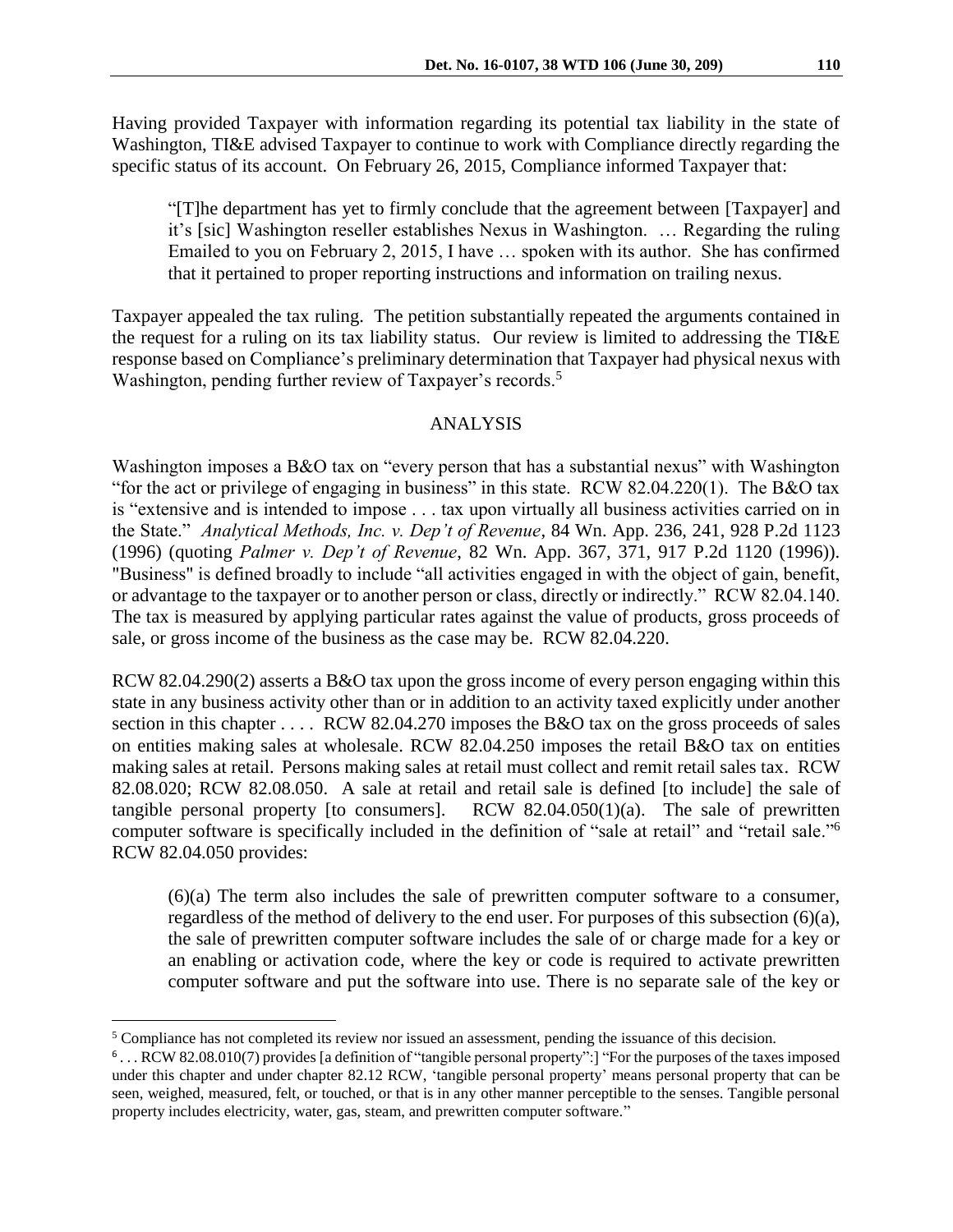code from the prewritten computer software, regardless of how the sale may be characterized by the vendor or by the purchaser.

Taxpayer sells computer software. RCW 82.04.215[(2)] provides that computer software is classified as either prewritten or custom. The sale of prewritten software is a sale of tangible personal property and is classified as a retail sale[, for purposes of applying the retail sales tax], when sold to end users. [It is classified] as a wholesale sale when the seller sells the prewritten software for resale without intervening use by the purchaser, provided the reseller has properly provided the seller with a reseller certificate. *See* WAC 458-20-15502 for further explanations of the taxation of the sale of computer software. The sale or charge for custom software or the customization of prewritten computer software is not a retail sale. RCW [82.04.050(6)(b)].

With respect to Taxpayer's potential liability under the service B&O tax classification, Taxpayer provided income figures that it claims are the total gross revenue generated from providing services that would be subject to service B&O tax and apportionment but do not meet the threshold amount of \$250,000.00 in sales, necessary to establish economic nexus under RCW 82.04.067(1)– (5). The TI&E tax ruling stated that if Taxpayer did not meet threshold requirements for economic nexus under RCW 82.04.067(1)–(5), it would not have a tax liability on these amounts. The tax ruling, however, did not conclude that the activities Taxpayer described would be subject to service B&O. The tax ruling concluded only that services that are classified under an apportionable B&O tax classification (service) must meet the economic nexus thresholds provided under the statute. With respect to this portion of the TI&E tax ruling, we agree that apportionable services income would need to meet the threshold requirements to incur . . . service B&O tax liability. RCW  $82.04.067(1)–(5)$ .

Compliance has not yet determined whether Taxpayer's records support a conclusion that these services are properly classified under the service and other activities B&O tax classification that the income is apportionable and attributable to Washington, or that Taxpayer has not established economic nexus.

Taxpayer claims it made no wholesale sales into Washington notwithstanding its contract with the Reseller.<sup>7</sup> Taxpayer has stated the amounts it provided for Compliance's review reflect all retail sales only of computer software to Washington customers.

- More than \$267,000 of gross income in Washington
- More than \$53,000 of payroll in Washington

- More than \$53,000 of property in Washington
- At least 25 percent of total income, payroll or property in Washington

<sup>7</sup> Effective [September 1], 2015, pursuant to RCW 82.04.067(1)(c) an economic nexus standard applies to out-of-state wholesaling activities where the out-of-state business is making wholesale sales to Washington customers. That business must review its Washington receipts, payroll and property to determine whether any of the economic nexus thresholds are met, even if the business does not have a physical presence in Washington. For purposes of counting receipts toward the dollar amount thresholds, receipts from wholesale sales are sourced to Washington according to the Streamlined Sales and Use Tax Agreement sourcing provisions set out in RCW 82.32.750. The economic thresholds are:

Thus, economic nexus is created in the year in which it meets at least one of the minimum thresholds. It is established in the following year when wholesale sales are subject to wholesaling B&O tax. Trailing nexus follows the year in which economic nexus is established. RCW 82.04.220(2).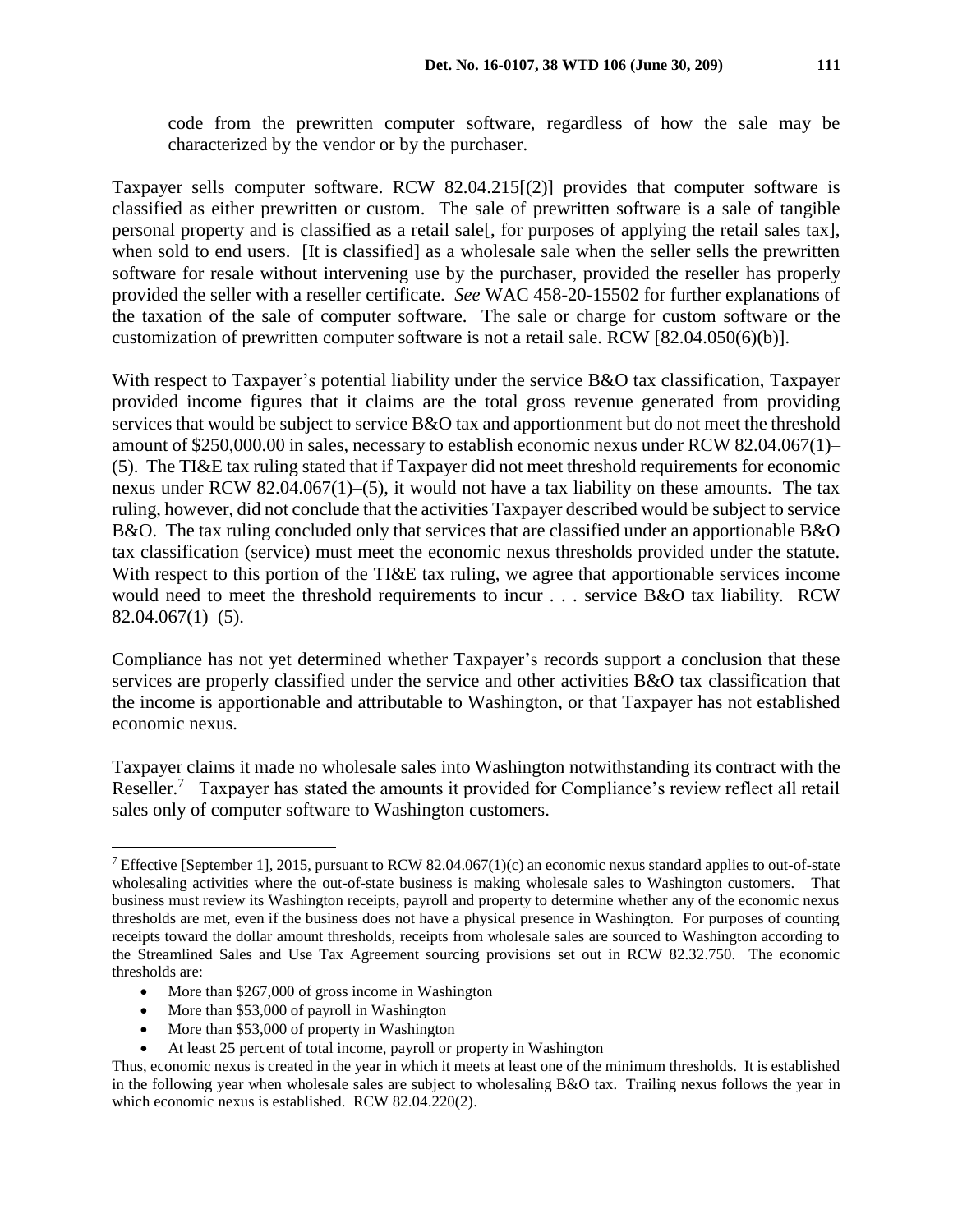Here, Taxpayer does not dispute that the gross sales amounts reflect its sales of computer software to retail customers who received the product and services in Washington via the internet covering tax year's 2010–Quarter 1, 2014. Taxpayer maintains it is liable for neither retail sales tax nor retailing B&O tax on any of the retail sales, because it did not have the requisite "substantial nexus" with Washington during the tax period at issue (2007–2014). RCW 82.04.067(6). RCW 82.04.270, RCW 82.04.250, RCW 82.08.020 and RCW 82.08.050.

. . . Nexus requirements flow from the United States Constitution's Due Process Clause and Commerce Clause provisions limiting a state's jurisdiction to tax out of state businesses. The limitations imposed by the two clauses are discussed in depth in *Complete Auto Transit, Inc. v. Brady*, 430 U.S. 274, 279 (1977); *Quill Corp. v. North Dakota*, 504 U.S. 298 (1992); and *Lamtec Corp. v. Dep't of Revenue,* 170 Wn.2d 838, 246 P.3d 788 (2011). A tax on an out-of-state corporation must satisfy the requirements of the due process clause of the Fourteenth Amendment and the commerce clause. Det. No. 01-188, 21 WTD 289 (2002). *See also* Det. No. 01-074, 20 WTD 531 (2001); Det. No. 96-144, 16 WTD 201 (1996).

The United States Supreme Court identified the requirements under the Commerce Clause for a state to impose tax on an out-of-state business. In *Complete Auto,* the Court held that the Commerce Clause requires that the tax: (1) be applied to an activity with "substantial nexus" with the taxing state, (2) be fairly apportioned, (3) not discriminate against interstate commerce, and (4) be fairly related to the services provided by the state. *Complete Auto,* 430 U.S. at 279.

On June 1, 2010, the Washington legislature enacted RCW 82.04.067(6), providing a statutory definition for "substantial nexus," <sup>8</sup> which states:

For purposes of the taxes imposed under this chapter on any activity not included in the definition of apportionable activities in RCW 82.04.460. . . . a person is deemed to have a substantial nexus with this state if the person has a physical presence in this state, which need only be demonstrably more than a slightest presence. . . . A person is also physically present in this state if the person, either directly or through an agent or other representative, engages in activities in this state that are significantly associated with the person's ability to establish or maintain a market for its products in this state.

[RCW 82.04.067(6)(a) & (c)(i)] (emphasis added.) Thus, the standard for determining whether there is substantial nexus sufficient for imposing Washington's B&O and retail sales taxes is not whether the in-state activity directly solicits a sale, but rather whether the in-state activity is "significantly associated with establishing or maintaining a market within the state." *See Tyler Pipe Industries, Inc. v. Dep't of Revenue*, 483 U.S. 232, 250 (1987); *Standard Pressed Steel Co. v. Dep't of Revenue*, 419 U.S. 560 (1975); *National Geographic Soc. v. California Bd. of Equalization***,** 430 U.S. 551 (1977); Det. No. 04-0148, 6 WTD 417 (1988).

<sup>8</sup> [The same standard for] substantial nexus was cited with approval by the United States Supreme Court in *Tyler Pipe Industries, Inc. v. Dep't of Revenue*, 483 U.S. 232, 250 (1987).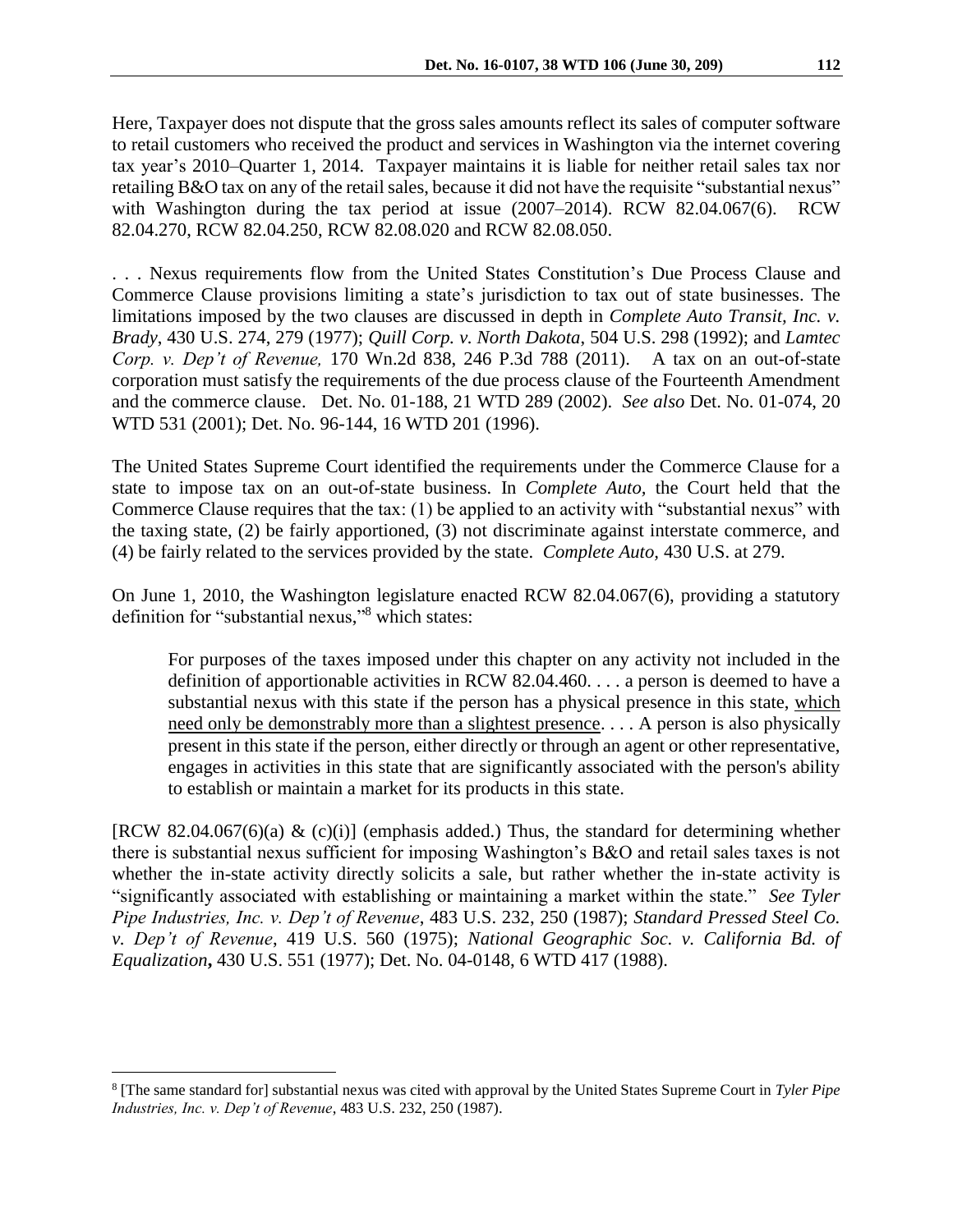Consistent with this requirement, the Department amended WAC 458-20-193 (Rule 193) in 2015 to provide further guidance on how Washington's B&O and retail sales taxes apply to interstate sales of tangible personal property. Rule 193(102) provides:

**Nexus.** A person who sells tangible personal property is deemed to have nexus with Washington if the person has a physical presence in this state, which need only be demonstrably more than the slightest presence. RCW 82.04.067(6).

(a) **Physical presence.** A person is physically present in this state if:

. . .

(d) **In-state activities.** Even if a person does not have property or employees in Washington, the person is physically present in Washington when the person, either directly or through an agent or other representative, engages in activities in this state that are significantly associated with the person's ability to establish or maintain a market for its products in Washington. It is immaterial that the activities that establish nexus are not significantly associated with a particular sale into this state.

For purposes of this rule, the term "agent or other representative" includes an employee, independent contractor, commissioned sales representative, or other person acting either at the direction of or on behalf of another.

A person performing the following nonexclusive list of activities, directly or through an agent or other representative, generally is performing activities that are significantly associated with establishing or maintaining a market for a person's products in this state:

. . .

(vii) Performing activities designed to establish or maintain customer relationships including, but not limited to:

(A) Meeting with customers in Washington to gather or provide product or marketing information, evaluate customer needs, or generate goodwill; or

(B) Being available to provide services associated with the product sold (such as warranty repairs, installation assistance or guidance, and training on the use of the product), if the availability of such services is referenced by the seller in its marketing materials, communications, or other information accessible to customers. . . .

[(Emphasis added.)] In this case, Taxpayer contends that its contract with the Reseller is not sufficient to establish taxable nexus because the Reseller did not resell any of its products or services and that at best, it was a customer. However, it is immaterial that the activities that establish nexus are not significantly associated with a particular sale into this state. Rule 193(102)(d). Nexus is established when a Taxpayer's in-state activities are "significantly associated with establishing or maintaining a market within this state." RCW 82.04.067(6). As the U.S. Supreme Court has stated:

[T]the relevant constitutional test to establish the requisite nexus for requiring an out-of-state seller to collect and pay the use tax is not whether the duty to collect the use tax relates to the seller's activities carried on within the State, but simply whether the facts demonstrate "some definite link, some minimum connection, between the State and the person . . . it seeks to tax."

*National Geographic, supra,* 430 U.S. 551, 557 (1977).